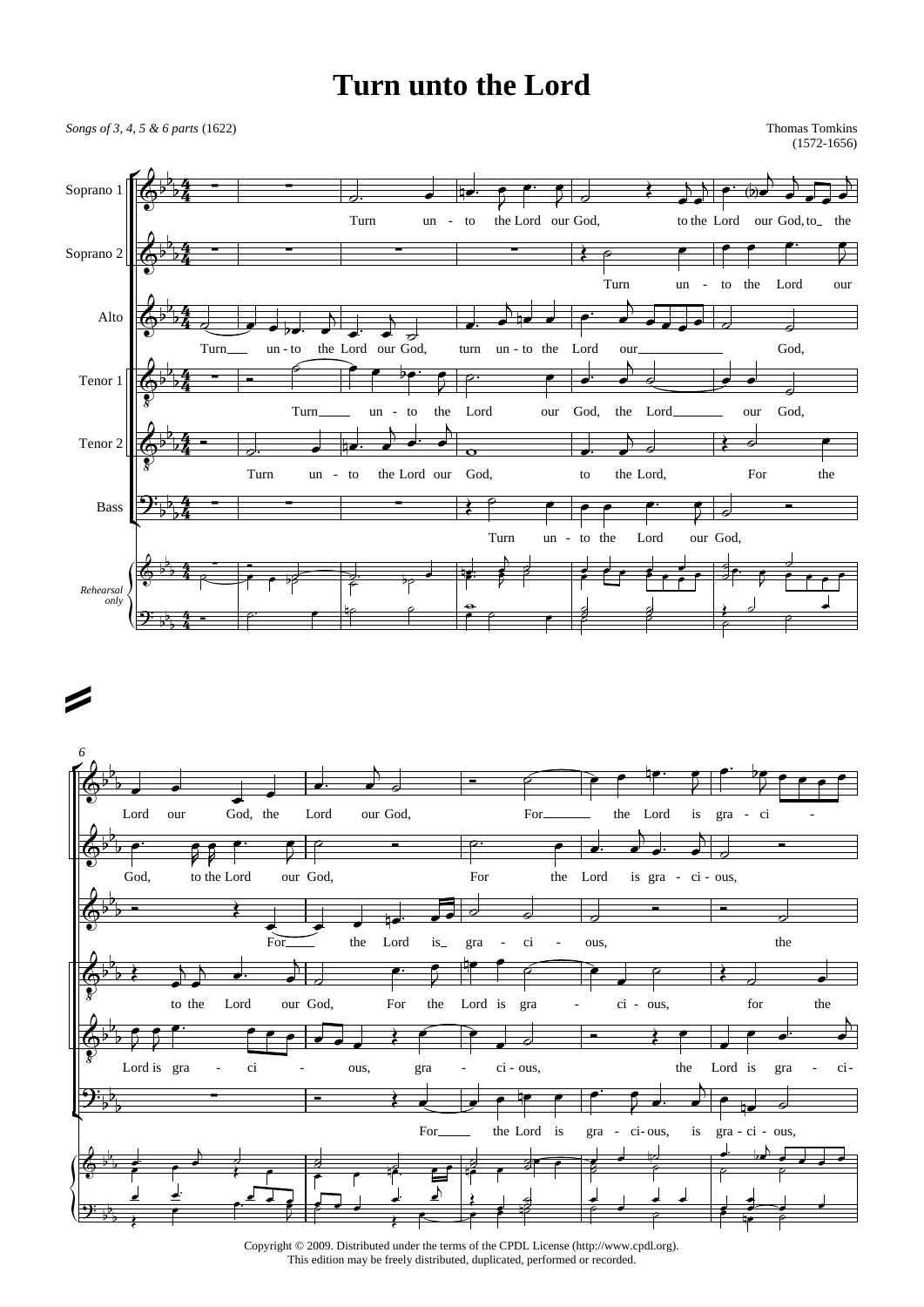



 $\overline{\phantom{a}}$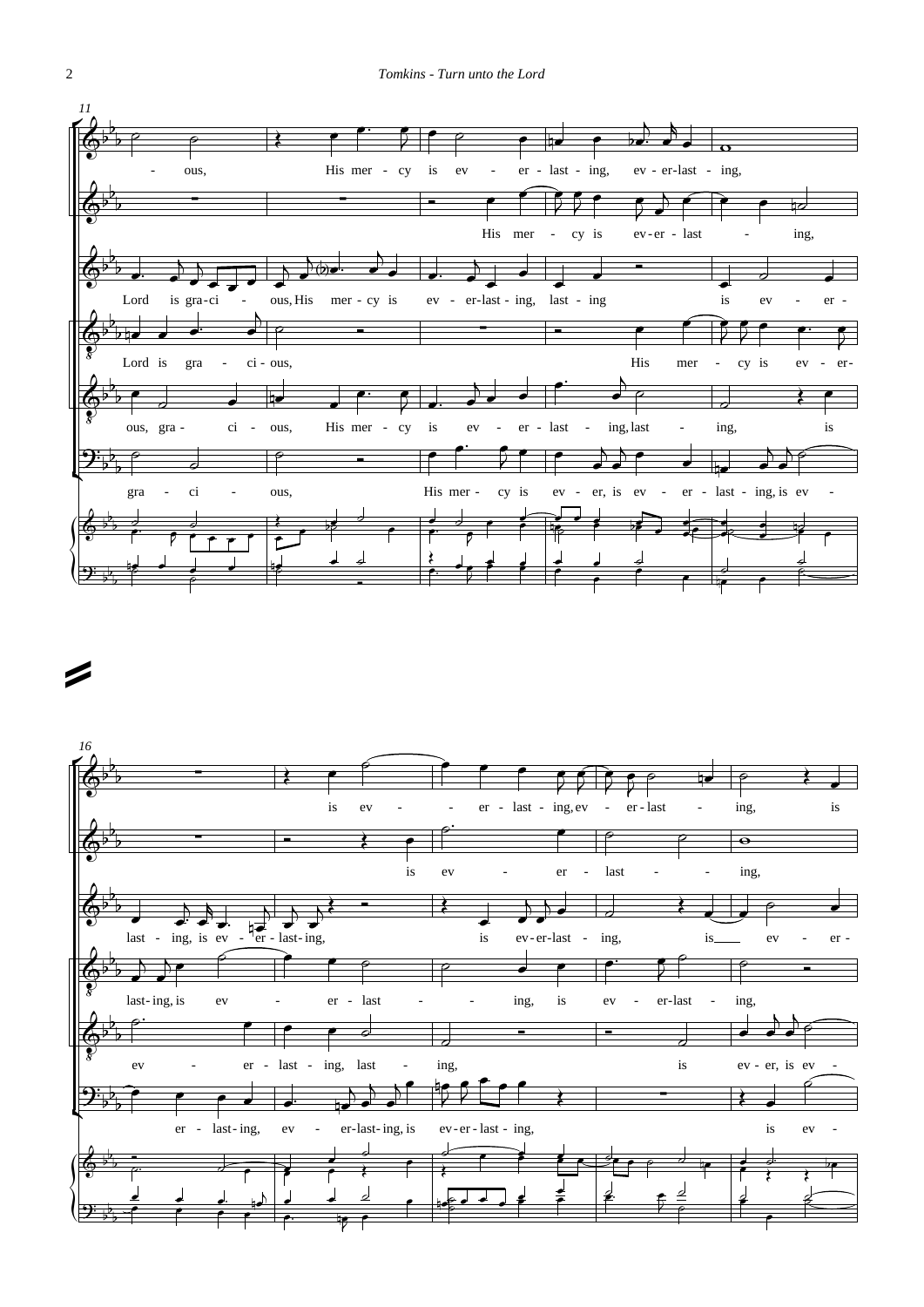



 $\overline{\phantom{a}}$